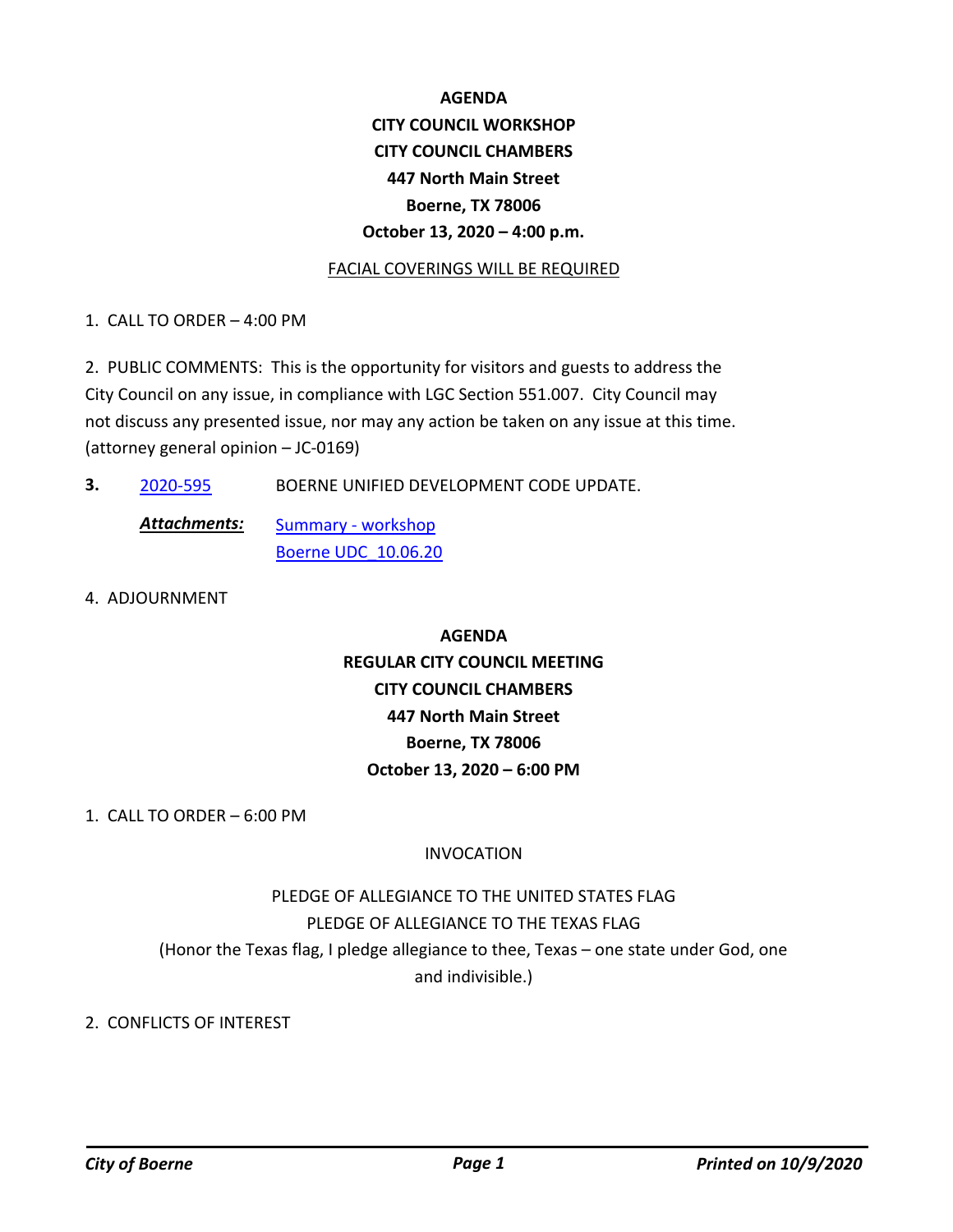| <b>City Council</b> | Agenda                                                                             | <b>October 13, 2020</b> |
|---------------------|------------------------------------------------------------------------------------|-------------------------|
|                     | 3. PUBLIC COMMENTS: This is the opportunity for visitors and guests to address the |                         |

CONSIDER APPROVAL OF THE MINUTES OF THE REGULAR CITY

City Council on any issue, in compliance with LGC Section 551.007. City Council may not discuss any presented issue, nor may any action be taken on any issue at this time. (Attorney General opinion – JC-0169)

4. CONSENT AGENDA: All items listed below within the Consent Agenda are considered to be routine by the City Council and may be enacted with one motion. There will be no separate discussion of items unless a Council Member or citizen so requests, in which event the item may be moved to the general order of business and considered in its normal sequence.

|    | טטכ טבטב     | יט כו אווויט וס וווב ויווד וס וואס וויו<br>COUNCIL MEETING ON SEPTEMBER 22, 2020.                                                                                                                                                                                                                                      |
|----|--------------|------------------------------------------------------------------------------------------------------------------------------------------------------------------------------------------------------------------------------------------------------------------------------------------------------------------------|
|    | Attachments: | <b>Minutes.20.0922</b>                                                                                                                                                                                                                                                                                                 |
| В. | 2020-587     | CONSIDER RESOLUTION NO. 2020-R77; A RESOLUTION<br>AUTHORIZING THE CITY MANAGER TO PROCEED WITH<br>PURCHASES AS PER SECTION 6.08 OF THE CITY OF BOERNE'S<br>HOME RULE CHARTER. (Cyber security insurance coverage with<br>Texas Municipal League Intergovernmental Risk Pool in an<br>amount not to exceed \$28,500.00) |
|    | Attachments: | AIS cyber ins<br>Resolution No. 2020-R77<br><b>Cyper Proposal and Coverage Document</b>                                                                                                                                                                                                                                |
| C. | 2020-583     | CONSIDER RESOLUTION NO. 2020-R78; A RESOLUTION<br>APPROVING THE TAX LEVY ROLL FOR THE CITY OF BOERNE,<br>TEXAS FOR THE YEAR 2020.                                                                                                                                                                                      |
|    | Attachments: | AIS 2020 Official Tax Roll<br>Resolution No. 2020-R78<br><b>Final Tax Roll Summary</b>                                                                                                                                                                                                                                 |
| D. | 2020-566     | CONSIDER RESOLUTION NO. 2020-R79; A RESOLUTION<br>AUTHORIZING THE CITY MANAGER TO PAY REGULAR INVOICES<br>AND BILLS FROM SPECIFIC PROVIDERS OF GOODS AND<br>SERVICES, IN ACCORDANCE WITH THE APPROVED ANNUAL<br>BUDGET, AND IN ACCORDANCE WITH SECTION 6.08 OF THE CITY<br>OF BOERNE'S HOME RULE CHARTER.              |

**A.** [2020-586](http://boerne.legistar.com/gateway.aspx?m=l&id=/matter.aspx?key=5505)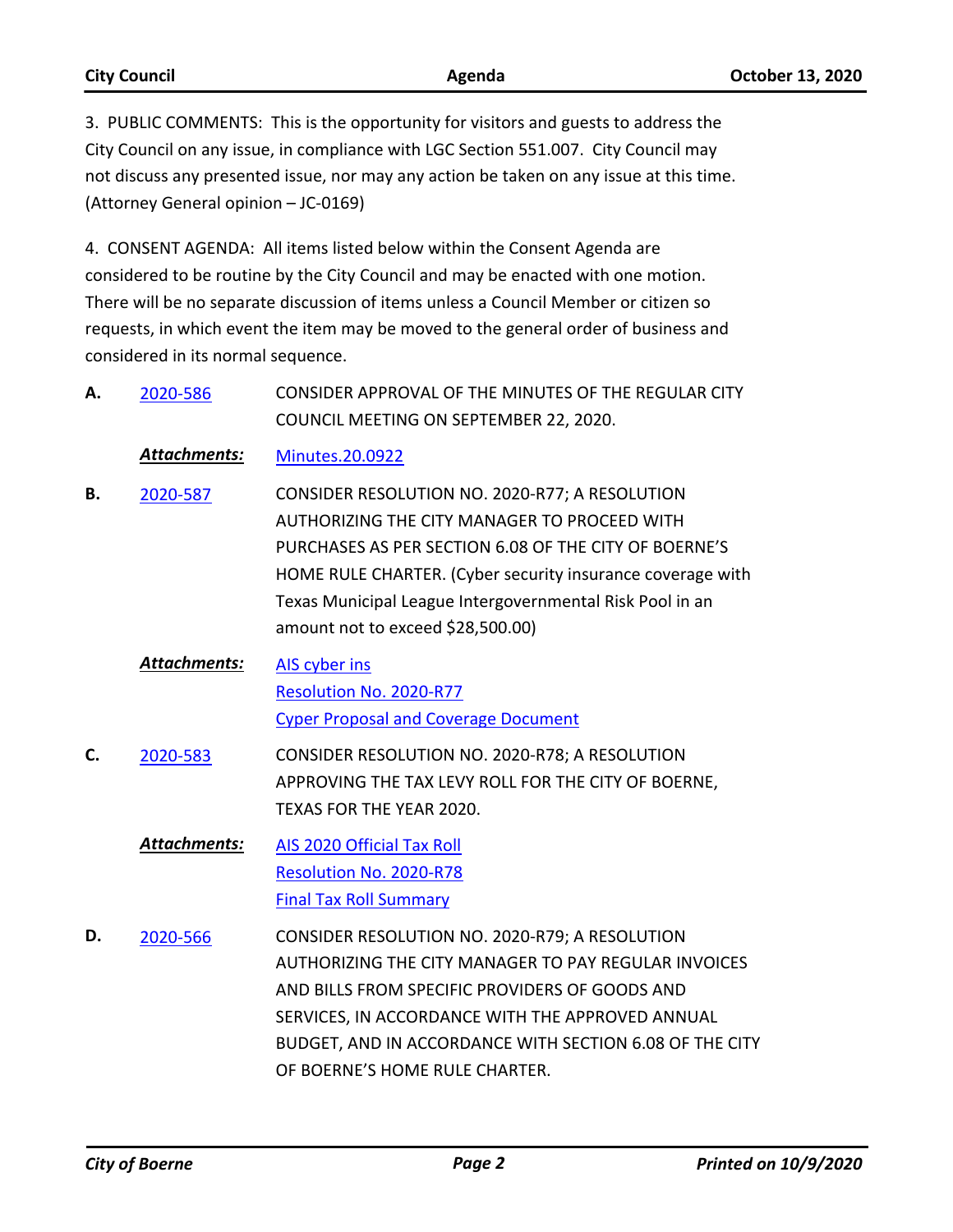|    | <b>Attachments:</b> | AIS. Payment of bills over \$15,000<br>Resolution No. 2020-R79                                                                                                                                                                                                                                                                                                                                                                         |
|----|---------------------|----------------------------------------------------------------------------------------------------------------------------------------------------------------------------------------------------------------------------------------------------------------------------------------------------------------------------------------------------------------------------------------------------------------------------------------|
| Ε. | 2020-584            | CONSIDER RESOLUTION NO. 2020-R80; A RESOLUTION<br>AUTHORIZING THE CITY MANAGER TO ENTER INTO AND<br>MANAGE AN AGREEMENT BETWEEN THE CITY OF BOERNE AND<br>DUDE SOLUTIONS, INC. FOR COMMUNITY DEVELOPMENT<br>SOFTWARE IN AN AMOUNT NOT TO EXCEED \$39,290.00.                                                                                                                                                                           |
|    | <b>Attachments:</b> | <b>SmartGov AIS 9.2020</b><br>Resolution No. 2020-R80<br><b>GOV SmartGov datasheet</b><br>City of Boerne TX Proposal and SOW Final<br><b>DSI SmartGov Subscrition Agreement-Final</b>                                                                                                                                                                                                                                                  |
| F. | 2020-588            | CONSIDER RESOLUTION NO. 2020-R81; A RESOLUTION<br>AUTHORIZING THE CITY MANAGER TO PROCEED WITH<br>PURCHASES AS PER SECTION 6.08 OF THE CITY OF BOERNE'S<br>HOME RULE CHARTER. (Pump for the Wastewater Treatment and<br>Recycling Center in an amount not to exceed \$20,000.00)                                                                                                                                                       |
|    | Attachments:        | <b>AIS Blank Flowserve Reclaimed Water Transfer Pump</b><br>Resolution No. 2020-R81                                                                                                                                                                                                                                                                                                                                                    |
| G. | 2020-593            | CONSIDER RESOLUTION NO. 2020-R82; A RESOLUTION<br>AUTHORIZING THE CITY MANAGER TO ENTER INTO AND<br>MANAGE AN AGREEMENT BETWEEN THE CITY OF BOERNE AND<br>SIGNATURE AUTOMATION, LLC FOR THE ESPERANZA RECLAIMED<br>AND POTABLE WATER INFRASTRUCTURE SCADA PROGRAMMING<br>SERVICES IN AN AMOUNT NOT TO EXCEED \$28,889.00.<br>(Oversizing of the SCADA system needed to integrate the<br>tanks/pump station into city's overall system) |
|    | Attachments:        | <b>AIS Esperanza Water SCADA Oversizing</b><br>Resolution No. 2020-R82<br><b>Task 002 - Esperanza WP2 Application Services</b>                                                                                                                                                                                                                                                                                                         |
| Н. | 2020-589            | CONSIDER RESOLUTION NO. 2020-R83; A RESOLUTION<br>AUTHORIZING THE CITY MANAGER TO ENTER INTO AND<br>MANAGE AN INTERLOCAL AGREEMENT BETWEEN THE CITY OF<br>BOERNE, TEXAS AND FAIR OAKS RANCH, TEXAS FOR ANIMAL<br><b>CONTROL SERVICES.</b>                                                                                                                                                                                              |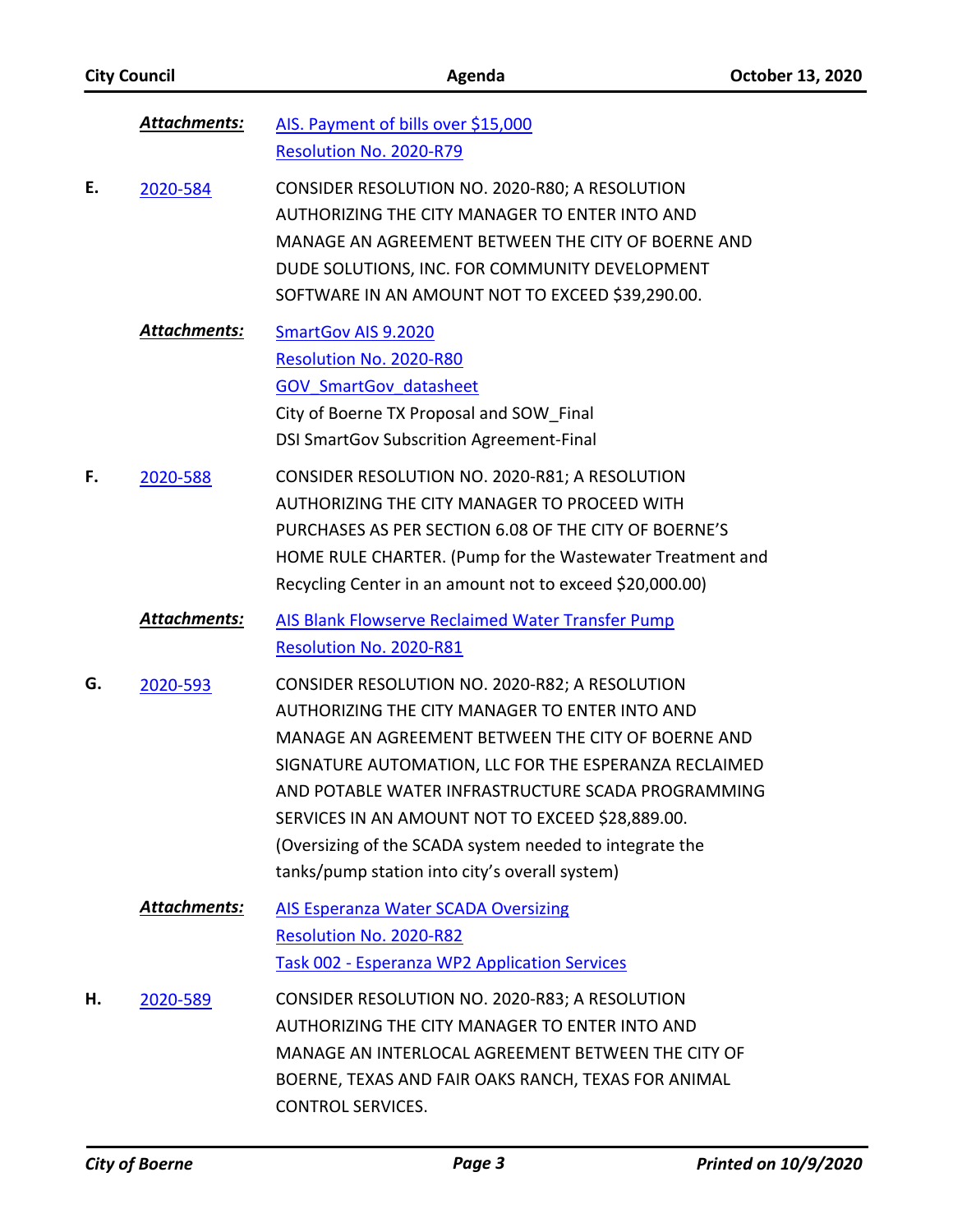[AIS Animal Control Agreement FoR and CoB](http://boerne.legistar.com/gateway.aspx?M=F&ID=70aca3ac-db63-4b0f-9aa1-fbfef9ea1c99.docx) [Resolution No. 2020-R83](http://boerne.legistar.com/gateway.aspx?M=F&ID=4cd33329-84be-4cfc-853a-fda4754518e1.docx) [Interlocal agreement for animal control services](http://boerne.legistar.com/gateway.aspx?M=F&ID=0b057bc3-5472-4f9d-b8b8-0b871db345b7.pdf) *Attachments:*

REGULAR AGENDA:

- 5. PRESENTATIONS, PUBLIC HEARINGS, AND ORDINANCES:
- PROPOSED PERMANENT ZONING OF 0.829 ACRES LOCATED AT 33565 INTERSTATE HIGHWAY 10 (KAD NO. 15876) FROM R-A, SINGLE-FAMILY RURAL RESIDENTIAL-AGRICULTURAL DISTRICT, TO B-2, HIGHWAY COMMERCIAL DISTRICT. (Chad and Kerri Properties LP) **A.** [2020-591](http://boerne.legistar.com/gateway.aspx?m=l&id=/matter.aspx?key=5510)

I. PRESENTATION

II. PUBLIC HEARING (One of one hearing)

III. CONSIDER ON FIRST READING ORDINANCE NO. 2020-25; AN ORDINANCE AMENDING THE CITY OF BOERNE ZONING ORDINANCE NO. 2007-64, CAPTIONED, "ZONING ORDINANCE OF THE CITY OF BOERNE, TEXAS", DATED DECEMBER 18,2007, BY AMENDING ARTICLE 3, SECTION 13, PERMANENT ZONING OF 0.829 ACRES LOCATED AT 33565 INTERSTATE HIGHWAY 10 (KAD NO. 15876) FROM TEMPORARY ZONING, R-A, SINGLE-FAMILY RURAL RESIDENTIAL-AGRICULTURAL DISTRICT TO B-2, HIGHWAY COMMERCIAL DISTRICT; REPEALING ALL ORDINANCES IN CONFLICT; CONTAINING A SEVERANCE CLAUSE; AND DECLARING AN EFFECTIVE DATE.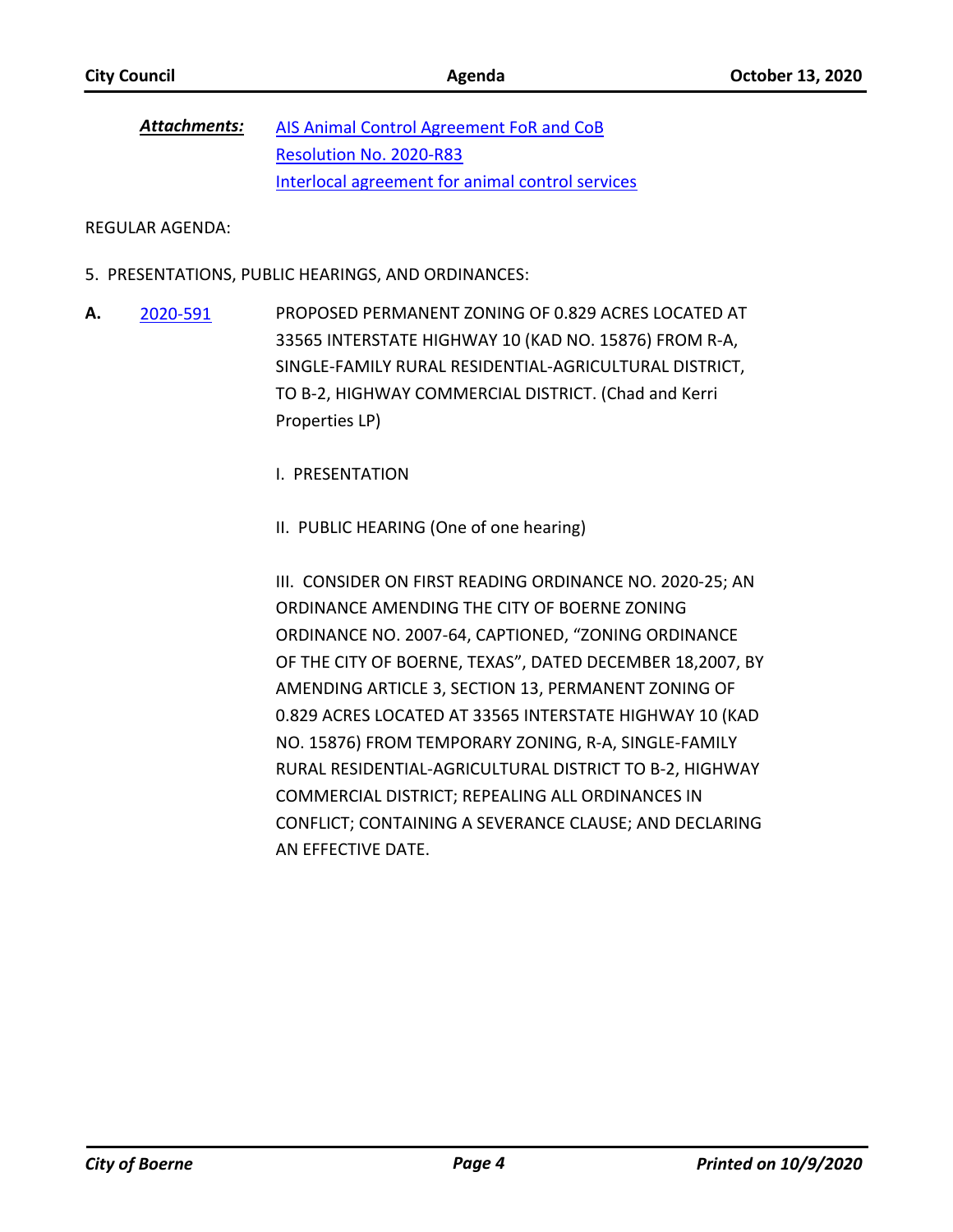| Attachments: | Summary - 33565 IH 10                |
|--------------|--------------------------------------|
|              | Att 1 - 33565 IH 10 Location Map     |
|              | Att 2 - 33565 IH 10 Current Zoning   |
|              | Att 3 - 33565 IH 10 Proposed Zoning  |
|              | Att 4 - 33565 IH 10 FLU              |
|              | Att 5 - Zoning Description RA and B2 |
|              | Att 6 - Zoning Use Table RA and B2   |
|              | Att 7 - Street View                  |
|              | <b>Public Hearing Notice</b>         |
|              | Ordinance No. 2020-25                |

PROPOSED PERMANENT ZONING OF 0.374 ACRES LOCATED AT 33875A INTERSTATE HIGHWAY 10 (KAD NO. 33907) FROM R-A, RESIDENTIAL AGRICULTURAL, TO B-2, HIGHWAY COMMERCIAL DISTRICT. (Denis and Jill Goulet) **B.** [2020-592](http://boerne.legistar.com/gateway.aspx?m=l&id=/matter.aspx?key=5511)

I. PRESENTATION

II. PUBLIC HEARING (One of one hearing)

III. CONSIDER ON FIRST READING ORDINANCE NO. 2020-26; AN ORDINANCE AMENDING THE CITY OF BOERNE ZONING ORDINANCE NO. 2007-64, CAPTIONED, "ZONING ORDINANCE OF THE CITY OF BOERNE, TEXAS", DATED DECEMBER 18,2007, BY AMENDING ARTICLE 3, SECTION 13, PERMANENT ZONING OF 0.374 ACRES LOCATED AT 33875A INTERSTATE HIGHWAY 10 (KAD NO. 33907) FROM TEMPORARY ZONING, R-A, SINGLE-FAMILY RURAL RESIDENTIAL-AGRICULTURAL DISTRICT TO B-2, HIGHWAY COMMERCIAL DISTRICT; REPEALING ALL ORDINANCES IN CONFLICT; CONTAINING A SEVERANCE CLAUSE; AND DECLARING AN EFFECTIVE DATE.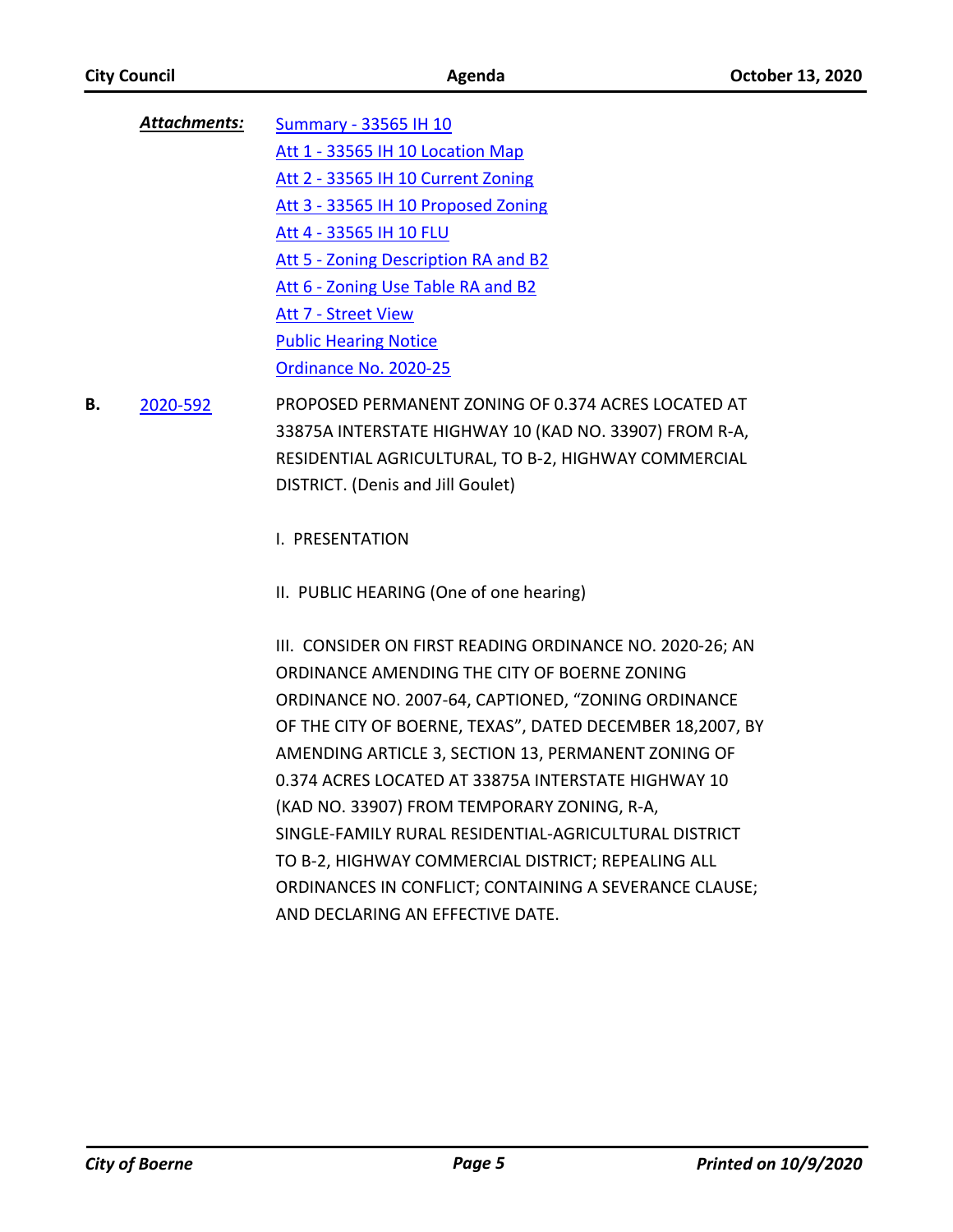| Attachments: | Summary - 33875A IH 10               |
|--------------|--------------------------------------|
|              | Att 1 - 33875A IH 10 Location Map    |
|              | Att 2 - 33875A IH 10 Current Zoning  |
|              | Att 3 - 33875A IH 10 Proposed Zoning |
|              | Att 4 - 33875A IH 10 FLU             |
|              | Att 5 - Zoning Description RA and B2 |
|              | Att 6 - Zoning Use Table RA and B2   |
|              | <b>Att 7 - Street View</b>           |
|              | <b>Public Hearing Notice</b>         |
|              | Ordinance No. 2020-26                |

### 6. RESOLUTIONS:

- CONSIDER RESOLUTION NO. 2020-R84; A RESOLUTION AUTHORIZING THE CITY MANAGER TO ENTER INTO AND MANAGE AN AMENDED AND RESTATED CONTINUING DISCLOSURE AGREEMENT BETWEEN THE CITY OF BOERNE AND THE GUADALUPE-BLANCO RIVER AUTHORITY. **A.** [2020-590](http://boerne.legistar.com/gateway.aspx?m=l&id=/matter.aspx?key=5509)
	- [AIS GBRA Continuing Disclosure Agreement](http://boerne.legistar.com/gateway.aspx?M=F&ID=9f5cabfd-fbee-4027-b326-e5ff9fcfee24.docx) [Resolution No. 2020-R84](http://boerne.legistar.com/gateway.aspx?M=F&ID=87775b12-d42e-4a97-baf5-2f783b4290bc.doc) [Continuing Disclosure Ag - Boerne - 2020 GBRA Contract Rev Bonds re We](http://boerne.legistar.com/gateway.aspx?M=F&ID=0a364275-5392-4367-8d1e-10e6a052b5e2.pdf) *Attachments:*

#### 7. OTHER ITEMS:

DISCUSSION REGARDING THE BLANCO ROAD IMPROVEMENTS/ RECONFIGURATION. **A.** [2020-596](http://boerne.legistar.com/gateway.aspx?m=l&id=/matter.aspx?key=5515)

*Attachments:* [AIS Blanco Rd update](http://boerne.legistar.com/gateway.aspx?M=F&ID=39402e5b-5829-4e9f-8349-c116ebcea2a1.doc)

#### 8. CITY MANAGER'S REPORT:

- A. DICKENS ON MAIN UPDATE (Barwick) [2020-594](http://boerne.legistar.com/gateway.aspx?m=l&id=/matter.aspx?key=5513)
	- B. COVID-19 COMMUNITY RESPONSE (Perez)
- 9. COMMENTS FROM COUNCIL No discussion or action may take place.